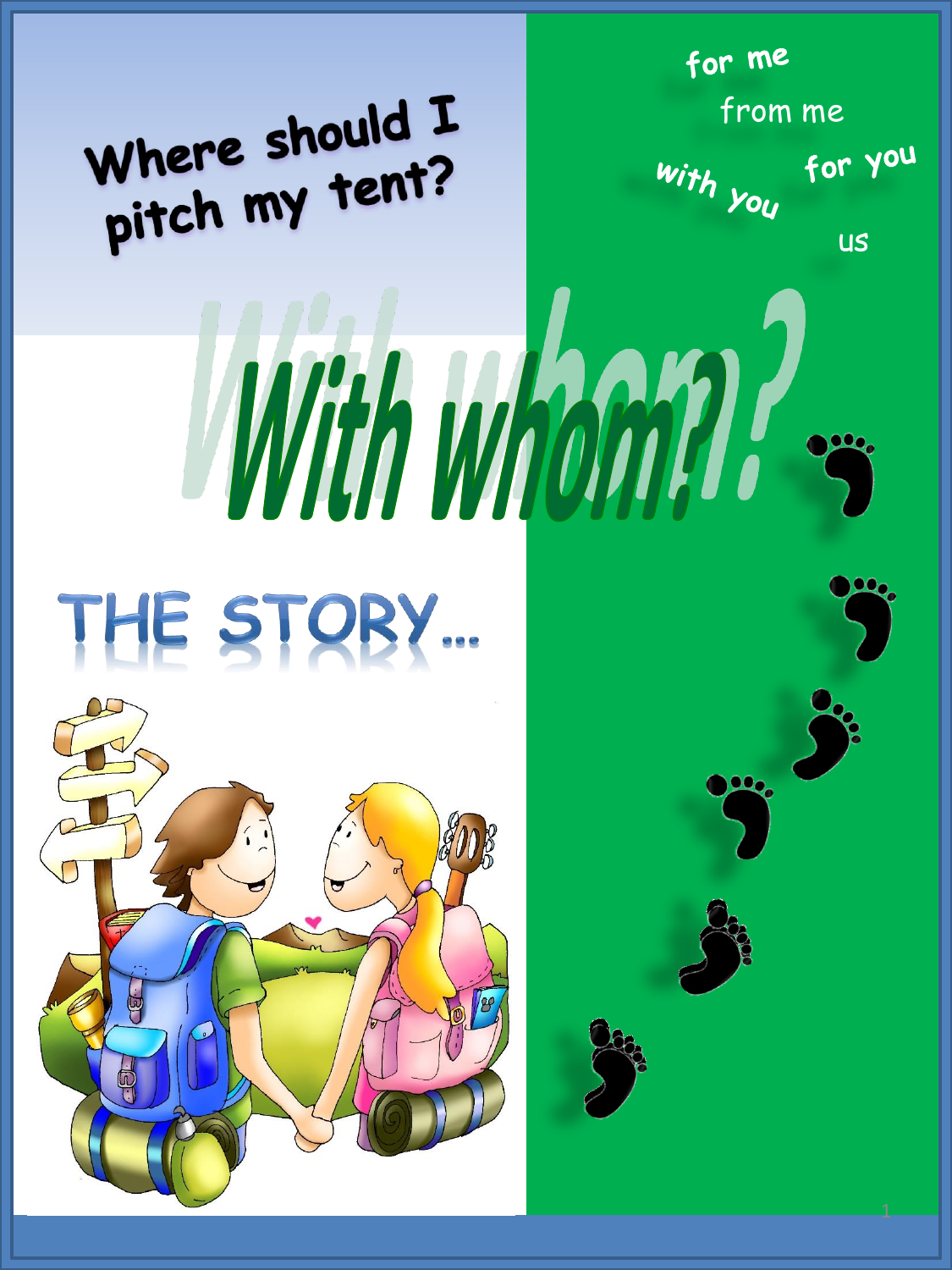## **Me - Person**



Every July, the inter-parish association "St. Mary of the Way" organizes summer camping trips in the Rocky Mountains. For over forty years many young people have been able to see the amazing sights of our country's most beautiful mountains along with other boys and girls from different states.

**THAT'S ME!!!**

This group has always characterized itself by opening its doors to youth regardless of their economic, cultural or even religious association. Not all of the campers that went on these trips believed in God or attended catechism classes at their parishes. In fact, many of them hadn't set foot in church in a long time. Nonetheless, this was not an obstacle; actually, it was considered to be a enormous opportunity. Just like every other year, these young people got on the bus once again. Some of them, the minority, already knew each other from past summers, but it was the first time that the majority of them were meeting.

It was a pretty unique panorama. Some of the youth seemed enthusiastic, talking and introducing themselves to everybody. Others were wearing sunglasses and and just taking up a seat, not talking to anyone. Even without looking too hard, you could see faces of joy, excitement, indifference, anger, boredom, fear… In the end, it was no different from the 39 previous trips. The trip home would be a whole nother [story, but let's not get ahead of](http://www.google.es/url?sa=i&rct=j&q=fotos campamento Picos autobus&source=images&cd=&cad=rja&docid=wVAfI_LokrC_KM&tbnid=6r7p63t1zRq0OM:&ved=0CAUQjRw&url=http://elfarodelabarrosa.blogspot.com/2010_08_01_archive.html&ei=ZIPmUclB5ZPQBfvHgegI&psig=AFQjCNHfo5DlmrzlzAGyTjHpWwZI0V7J9Q&ust=1374147775488844)  ourselves.

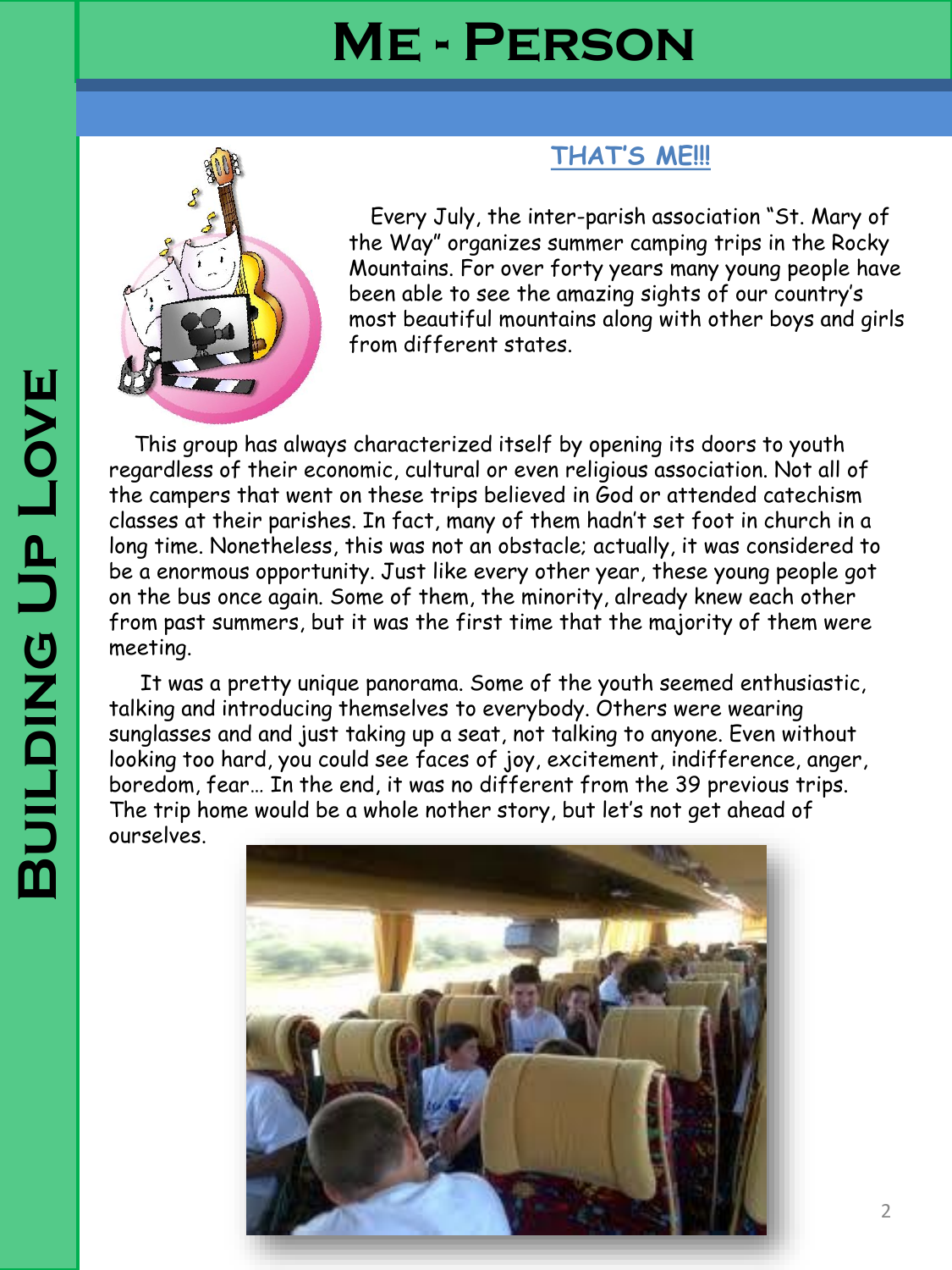## **YO -PERSONA**

Many of these kids had never even left their neighborhoods, so it wasn't unusual to see a lot of jaws dropping going down the wide and windy highways that wound through the mountains. Even the ones who couldn't care less where looking over the tops of their sunglasses, astonished by the monumental sights.

- **- Miriam**: Oh my goodness! That mountain is huge!
- **- Michael**: It's ok.



Once they got to the base camp, the camping leader gathered everyone together, gave them a warm welcome, and explained the rules of the camp, which everyone accepted without hesitation.

After this first meeting the campers were divided into the groups that they would share meetings, games, jobs, etc. with for these two weeks.

It is right at this moment that we find ourselves. The first group meeting, when no one knows each other. Nine boys and girls who will share many experiences and memories.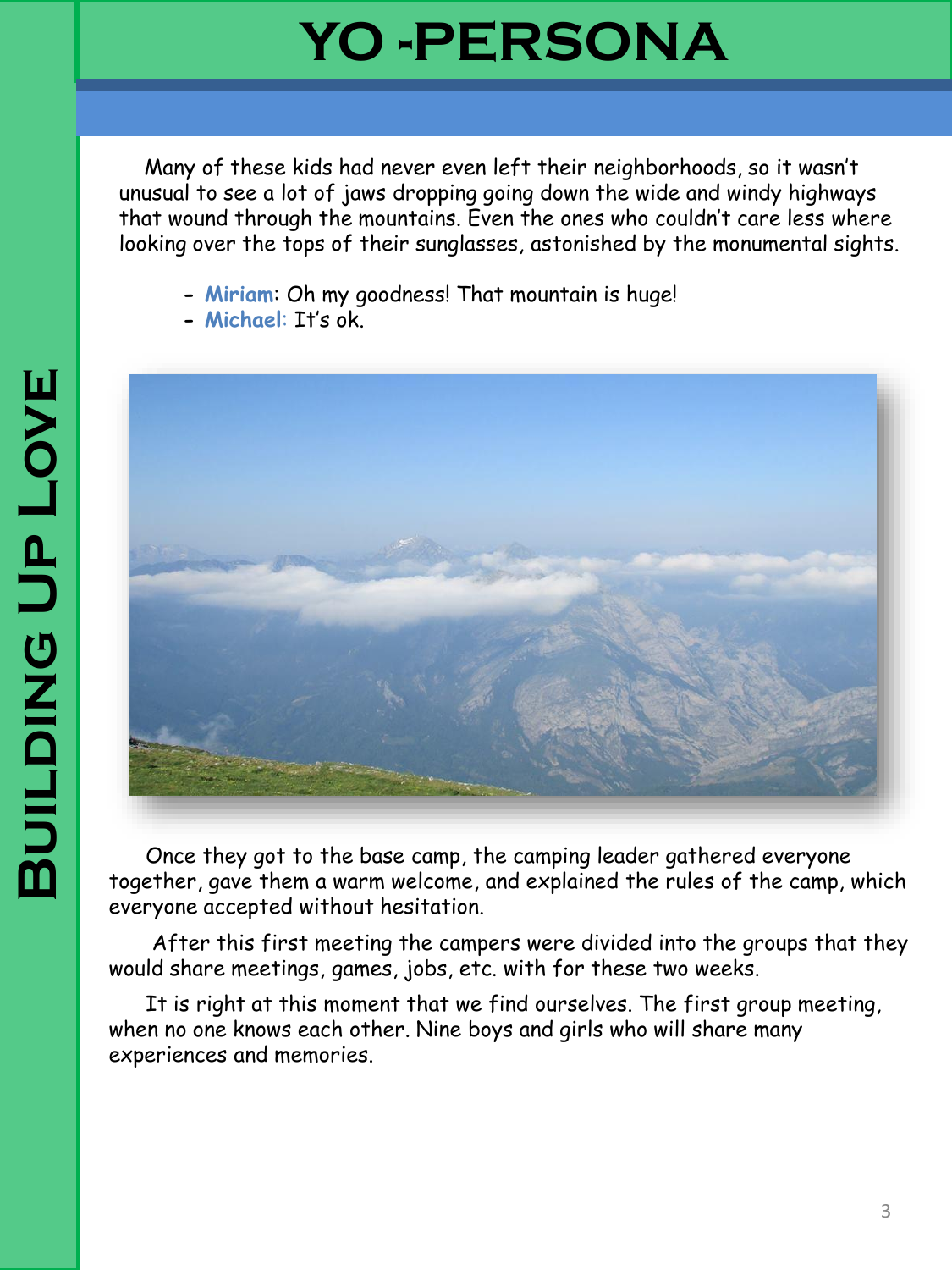## **YO -PERSONA**

In this first group meeting, we meet Sam and Grace, the counselors of the group that we are going to get to know and with whom we are going to learn.



The group is made up of nine campers, five girls and four boys. They all introduce themselves, some enthusiastic and some more scared. They have to cut Martha off, but getting Enrique to talk is like pulling teeth.

-**Sam:** Well, guys, why did you come on this camping trip? What are you hoping to get out of it?

-**Michael** (has moved from family to family over the last four years and now lives in a group home with other youth. He prefers to be a leader than just another one of the group. Sometimes a little direct. He takes off his sunglasses, rolls up his sleeves a little to show a tattoo on his right arm that totally totally overshadows his bold piercings). I came because they forced me to and to see if I can score (smirking).

-**Martha:** Well, I don't know what you're thinking, man, because with that horrible tattoo and those ears and nose full of holes you don't have to do much.

-**Michael:** Excuse me, my body is mine and I can do what I want with it. If I tattoo my whole body what do you care? Or could it be that you like me?

-**Grace**: (the other counselor) steps in:- Okay, guys, calm down. Michael said something interesting and I would like to ask you guys a question. Is the body something I have or something I am? Is it meant for me to use, or for me to be?

Everyone's face is different, but Michael doesn't hesitate for a second: - **Michael:** The body is meant to be used and shown off. It doesn't really matter what you do with it.